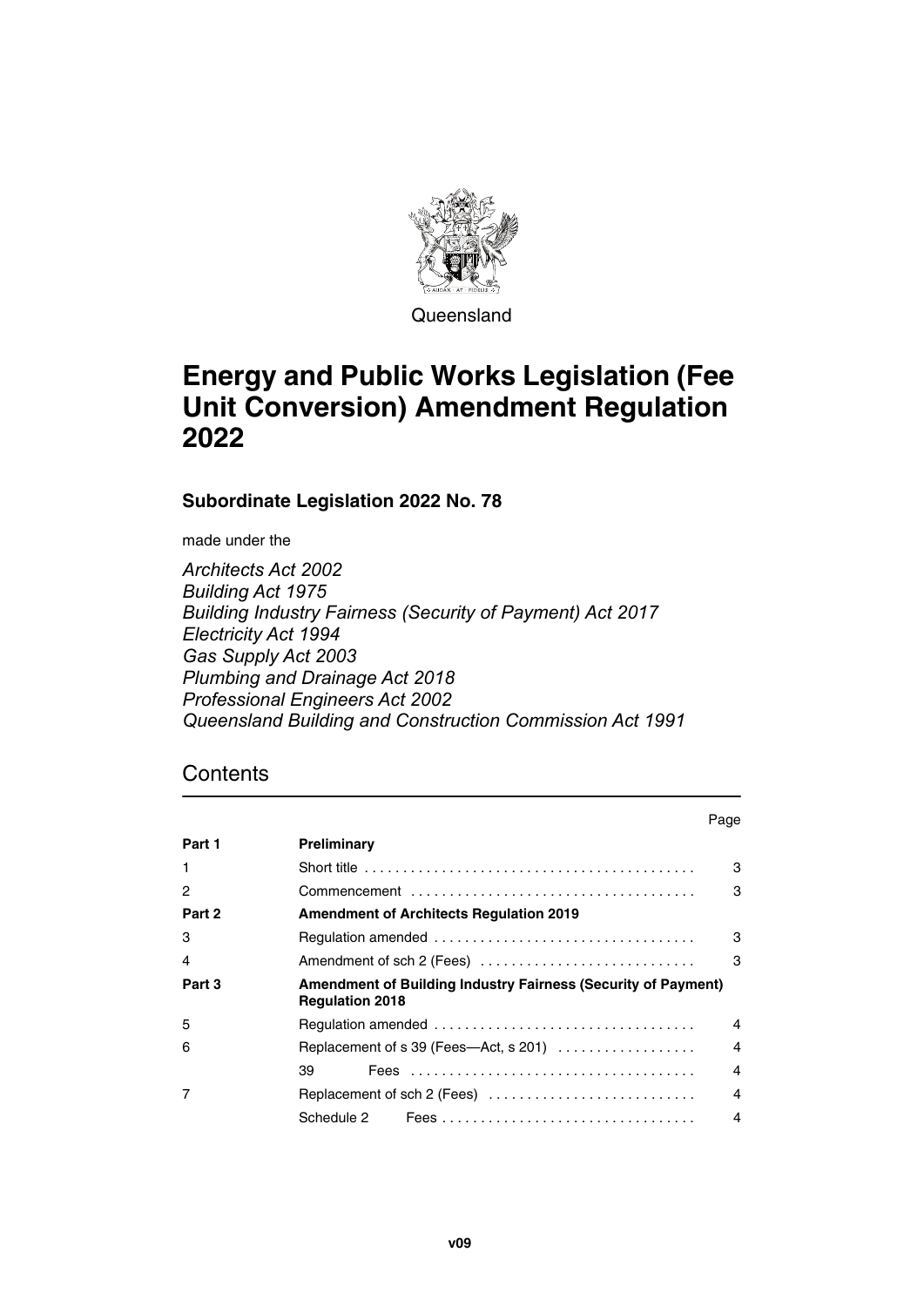Energy and Public Works Legislation (Fee Unit Conversion) Amendment Regulation 2022

| Contents |
|----------|
|----------|

| Part 4 | <b>Amendment of Building Regulation 2021</b>                                           |                |
|--------|----------------------------------------------------------------------------------------|----------------|
| 8      |                                                                                        | 6              |
| 9      | Amendment of sch 9 (Fees)                                                              | 6              |
| Part 5 | <b>Amendment of Electricity Regulation 2006</b>                                        |                |
| 10     |                                                                                        | 6              |
| 11     | Amendment of sch 7 (Fees payable to regulator)                                         | 6              |
| 12     | Amendment of sch 8 (Maximum fees payable to electricity entity)                        | 6              |
| Part 6 | <b>Amendment of Gas Supply Regulation 2007</b>                                         |                |
| 13     |                                                                                        | $\overline{7}$ |
| 14     | Amendment of s 51 (Annual distribution fee-Act, s 40)                                  | $\overline{7}$ |
| 15     | Amendment of sch 1 (Other fees for distribution authorities)                           | $\overline{7}$ |
| Part 7 | <b>Amendment of Plumbing and Drainage Regulation 2019</b>                              |                |
| 16     |                                                                                        | $\overline{7}$ |
| 17     | Amendment of sch 8 (Fees)                                                              | 8              |
| Part 8 | <b>Amendment of Professional Engineers Regulation 2019</b>                             |                |
| 18     | 8                                                                                      |                |
| 19     | Amendment of sch 1 (Fees)                                                              | 8              |
| Part 9 | Amendment of Queensland Building and Construction Commission<br><b>Regulation 2018</b> |                |
| 20     |                                                                                        | 9              |
| 21     | Amendment of sch 7 (Fees)<br>9                                                         |                |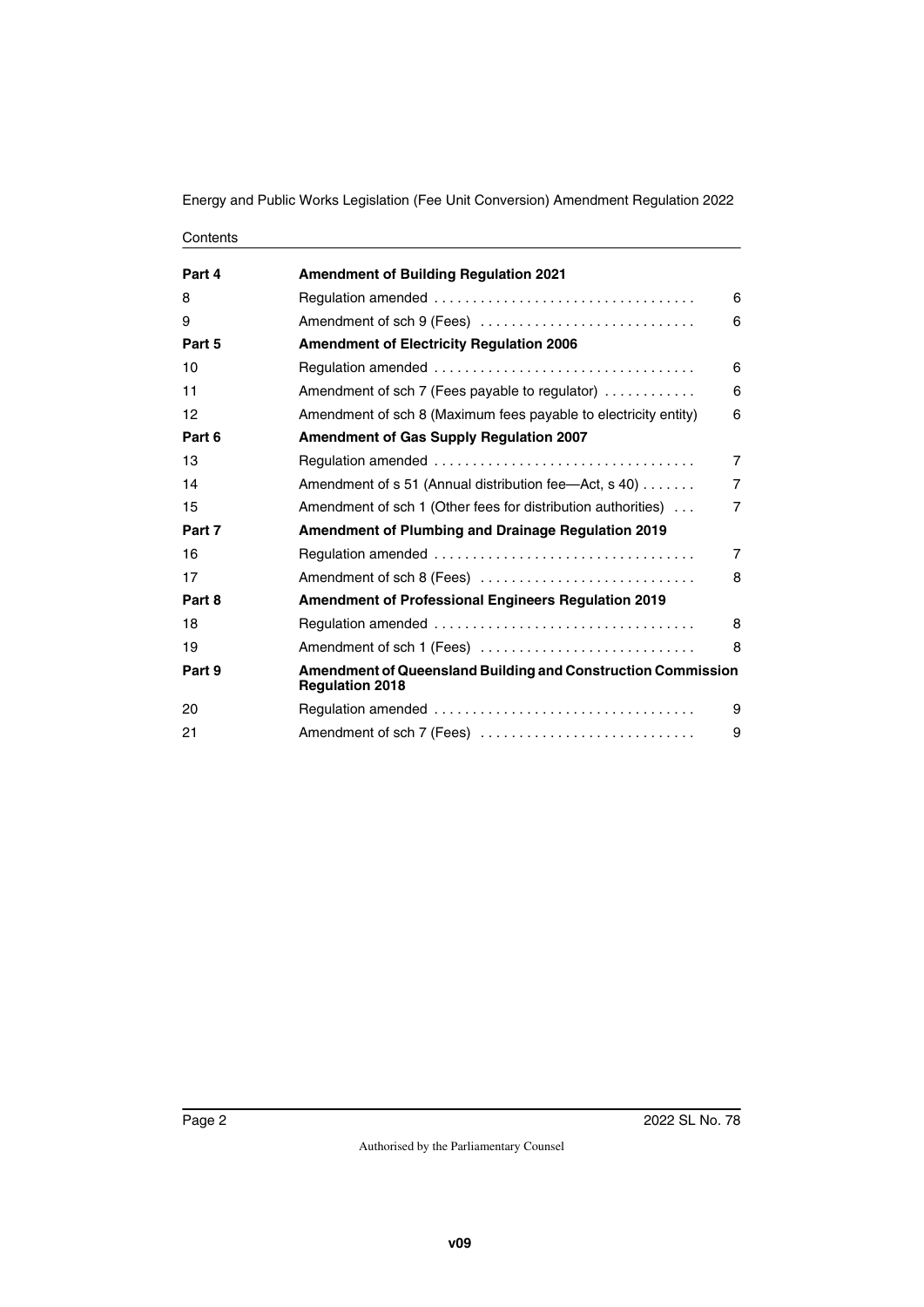Energy and Public Works Legislation (Fee Unit Conversion) Amendment Regulation 2022 Part 1 Preliminary

[s 1]

# <span id="page-2-0"></span>**Part 1** Preliminary

### <span id="page-2-2"></span>**1 Short title**

<span id="page-2-3"></span><span id="page-2-1"></span>This regulation may be cited as the *Energy and Public Works Legislation (Fee Unit Conversion) Amendment Regulation 2022*.

### <span id="page-2-4"></span>**2 Commencement**

<span id="page-2-7"></span><span id="page-2-5"></span>This regulation commences on 1 July 2022.

## <span id="page-2-6"></span>**Part 2 Amendment of Architects Regulation 2019**

### <span id="page-2-8"></span>**3 Regulation amended**

<span id="page-2-9"></span>This part amends the *Architects Regulation 2019*.

### <span id="page-2-10"></span>**4 Amendment of sch 2 (Fees)**

<span id="page-2-11"></span>(1) Schedule 2, third column, heading, '\$' *omit, insert—*

#### **Fee units**

(2) Schedule 2, items 7 and 8, third column, '\$2.75' *omit, insert—*

2.75 fee units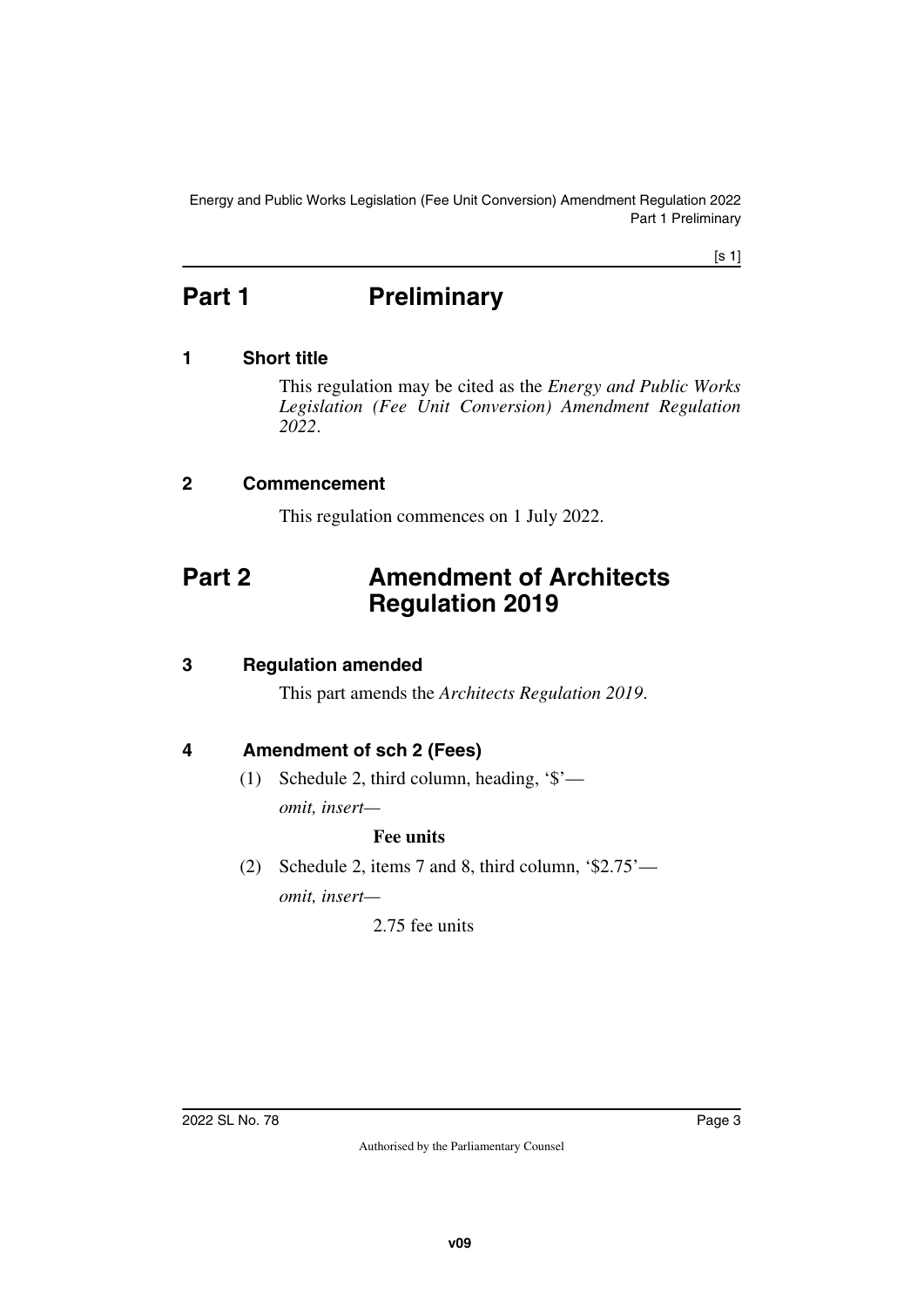Energy and Public Works Legislation (Fee Unit Conversion) Amendment Regulation 2022 Part 3 Amendment of Building Industry Fairness (Security of Payment) Regulation 2018

<span id="page-3-1"></span><span id="page-3-0"></span> $[s 5]$ 

## **Part 3** Amendment of Building **Industry Fairness (Security of Payment) Regulation 2018**

### <span id="page-3-2"></span>**5 Regulation amended**

<span id="page-3-3"></span>This part amends the *Building Industry Fairness (Security of Payment) Regulation 2018*.

## <span id="page-3-4"></span>**6 Replacement of s 39 (Fees—Act, s 201)**

<span id="page-3-5"></span>Section 39—

*omit, insert—*

#### <span id="page-3-7"></span><span id="page-3-6"></span>**39 Fees**

The fees payable under the Act are stated in schedule 2.

## <span id="page-3-8"></span>**7 Replacement of sch 2 (Fees)**

<span id="page-3-9"></span>Schedule 2—

*omit, insert—*

## <span id="page-3-11"></span><span id="page-3-10"></span>**Schedule 2 Fees**

section 39

|                                                                               | Fee units |
|-------------------------------------------------------------------------------|-----------|
| Application fee for adjudication (Act, s $79(2)(d)$ )—                        |           |
| (a) for a payment claim for a progress payment of<br>no more than \$10,611.85 | 60.70     |
|                                                                               |           |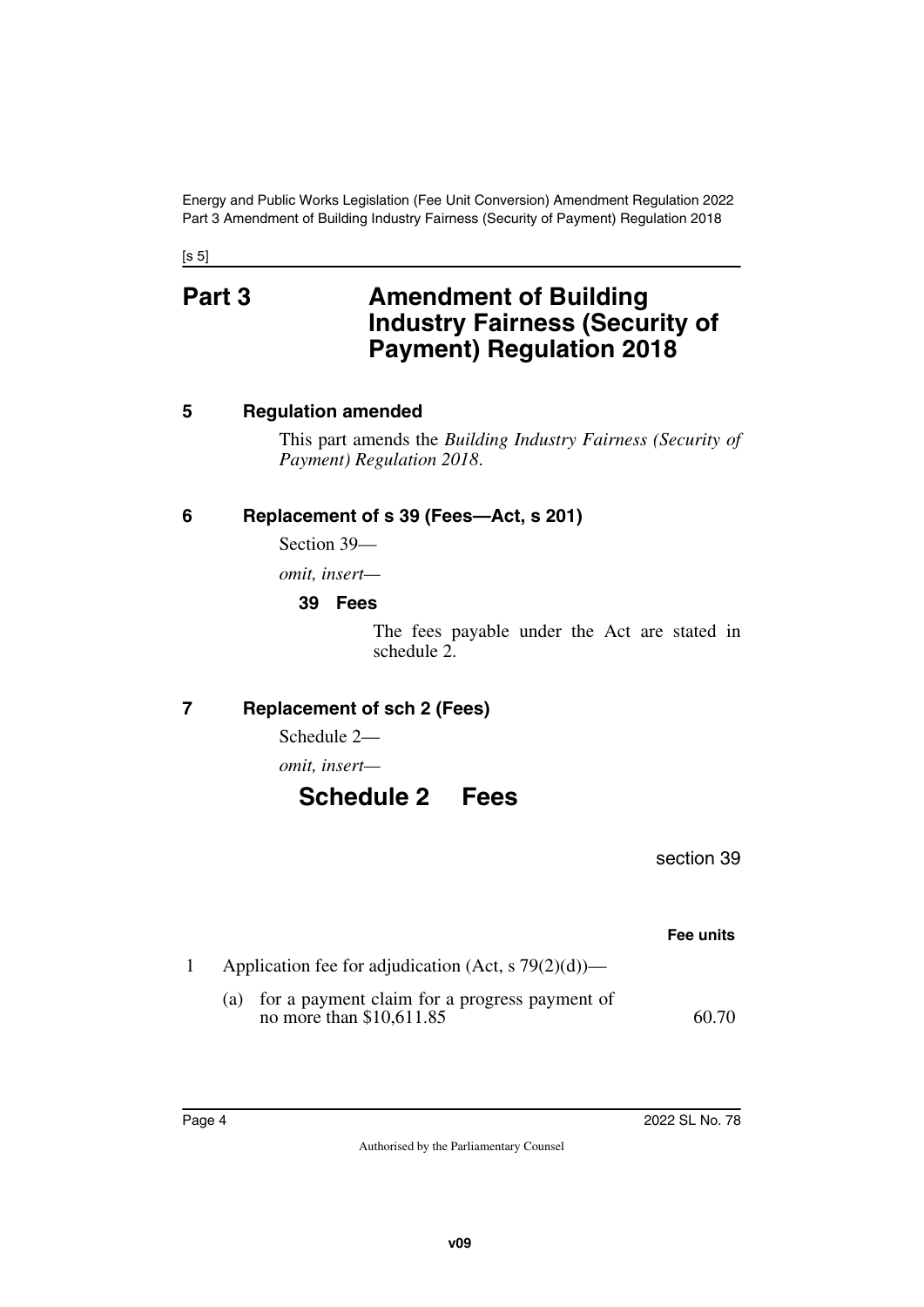Energy and Public Works Legislation (Fee Unit Conversion) Amendment Regulation 2022 Part 3 Amendment of Building Industry Fairness (Security of Payment) Regulation 2018

| Fee units                                                                                    |                                                                                                                                     |     |
|----------------------------------------------------------------------------------------------|-------------------------------------------------------------------------------------------------------------------------------------|-----|
| 182.15                                                                                       | for a payment claim for a progress payment of<br>more than \$10,611.85 but no more than<br>\$53,059.45                              | (b) |
| 303.60                                                                                       | for a payment claim for a progress payment of<br>more than \$53,059.45 but no more than<br>\$106,118.85                             | (c) |
| 425.20                                                                                       | for a payment claim for a progress payment of<br>more than \$106,118.85 but no more than<br>\$265,297.15                            | (d) |
| 546.60                                                                                       | for a payment claim for a progress payment of<br>more than \$265,297.15 but no more than<br>\$530,594.30                            | (e) |
| 668.05                                                                                       | for a payment claim for a progress payment of<br>more than \$530,594.30 but no more than<br>\$795,891.50                            | (f) |
| 789.55                                                                                       | for a payment claim for a progress payment of<br>more than \$795,891.50 but no more than<br>\$1,156,245.65                          | (g) |
| to<br>0.07428175%<br>of the progress<br>payment<br>amount, up to<br>a maximum of<br>6,073.80 | for a payment claim for a progress payment of Fee units equal<br>more than \$1,156,245.65                                           | (h) |
| 843.45                                                                                       | Application fee for registration, or renewal of<br>registration, as an adjudicator (Act, ss $159(2)(a)(iii)$ )<br>and $167(2)(c)$ ) | 2   |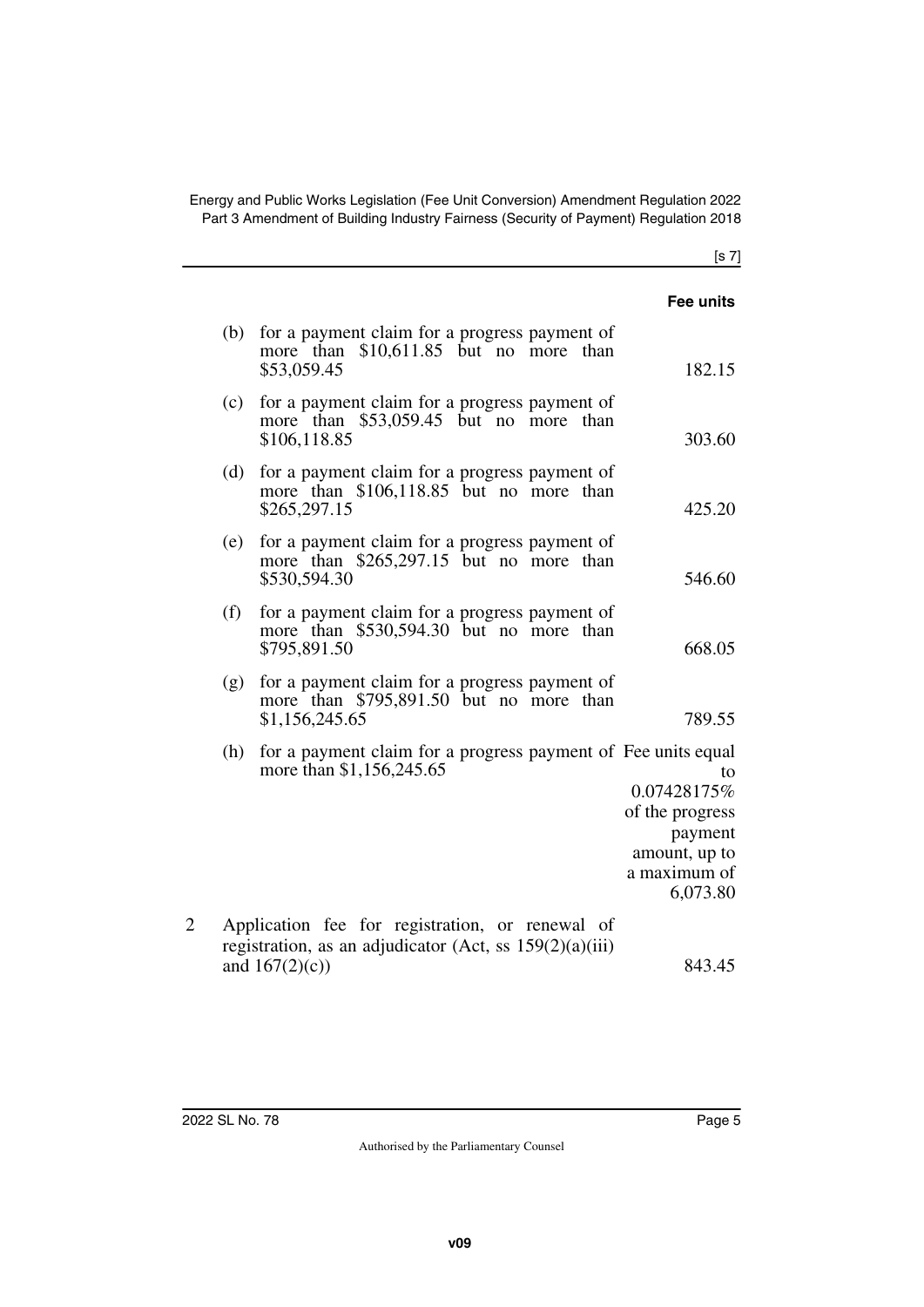Energy and Public Works Legislation (Fee Unit Conversion) Amendment Regulation 2022 Part 4 Amendment of Building Regulation 2021

<span id="page-5-0"></span>[s 8]

## **Part 4 Amendment of Building Regulation 2021**

### <span id="page-5-2"></span>**8 Regulation amended**

<span id="page-5-5"></span><span id="page-5-3"></span><span id="page-5-1"></span>This part amends the *Building Regulation 2021*.

## <span id="page-5-4"></span>**9 Amendment of sch 9 (Fees)**

Schedule 9, third column, heading, '\$' *omit, insert—*

<span id="page-5-7"></span>**Fee units**

## <span id="page-5-6"></span>**Part 5** Amendment of Electricity **Regulation 2006**

#### <span id="page-5-8"></span>**10 Regulation amended**

<span id="page-5-9"></span>This part amends the *Electricity Regulation 2006*.

### <span id="page-5-10"></span>**11 Amendment of sch 7 (Fees payable to regulator)**

<span id="page-5-11"></span>Schedule 7, third column, heading, '\$'—

*omit, insert—*

#### **Fee units**

#### <span id="page-5-13"></span><span id="page-5-12"></span>**12 Amendment of sch 8 (Maximum fees payable to electricity entity)**

Schedule 8, parts 1 to 3, third column, heading, '\$' *omit, insert—*

#### **Fee units**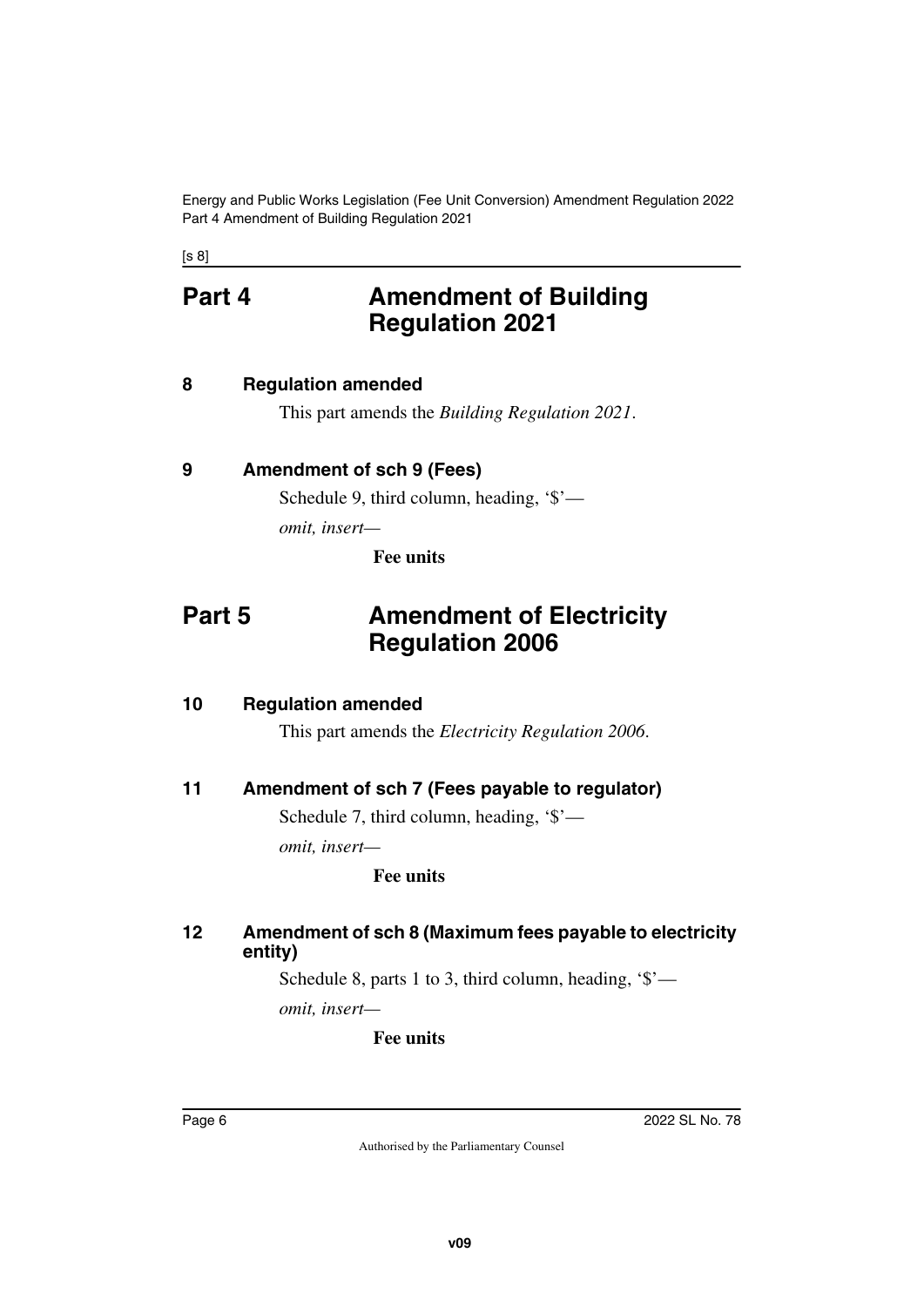Energy and Public Works Legislation (Fee Unit Conversion) Amendment Regulation 2022 Part 6 Amendment of Gas Supply Regulation 2007

[s 13]

## <span id="page-6-0"></span>**Part 6 Amendment of Gas Supply Regulation 2007**

#### <span id="page-6-2"></span>**13 Regulation amended**

<span id="page-6-3"></span><span id="page-6-1"></span>This part amends the *Gas Supply Regulation 2007*.

## <span id="page-6-4"></span>**14 Amendment of s 51 (Annual distribution fee—Act, s 40)**

<span id="page-6-5"></span>(1) Section 51(2), '\$812.60' *omit, insert—*

812.60 fee units

(2) Section 51(3), '67,798.47' *omit, insert—*

69,493.43

#### <span id="page-6-7"></span><span id="page-6-6"></span>**15 Amendment of sch 1 (Other fees for distribution authorities)**

Schedule 1, third column, heading, '\$'—

*omit, insert—*

<span id="page-6-9"></span>**Fee units**

## <span id="page-6-8"></span>**Part 7** Amendment of Plumbing and **Drainage Regulation 2019**

### <span id="page-6-10"></span>**16 Regulation amended**

<span id="page-6-11"></span>This part amends the *Plumbing and Drainage Regulation 2019*.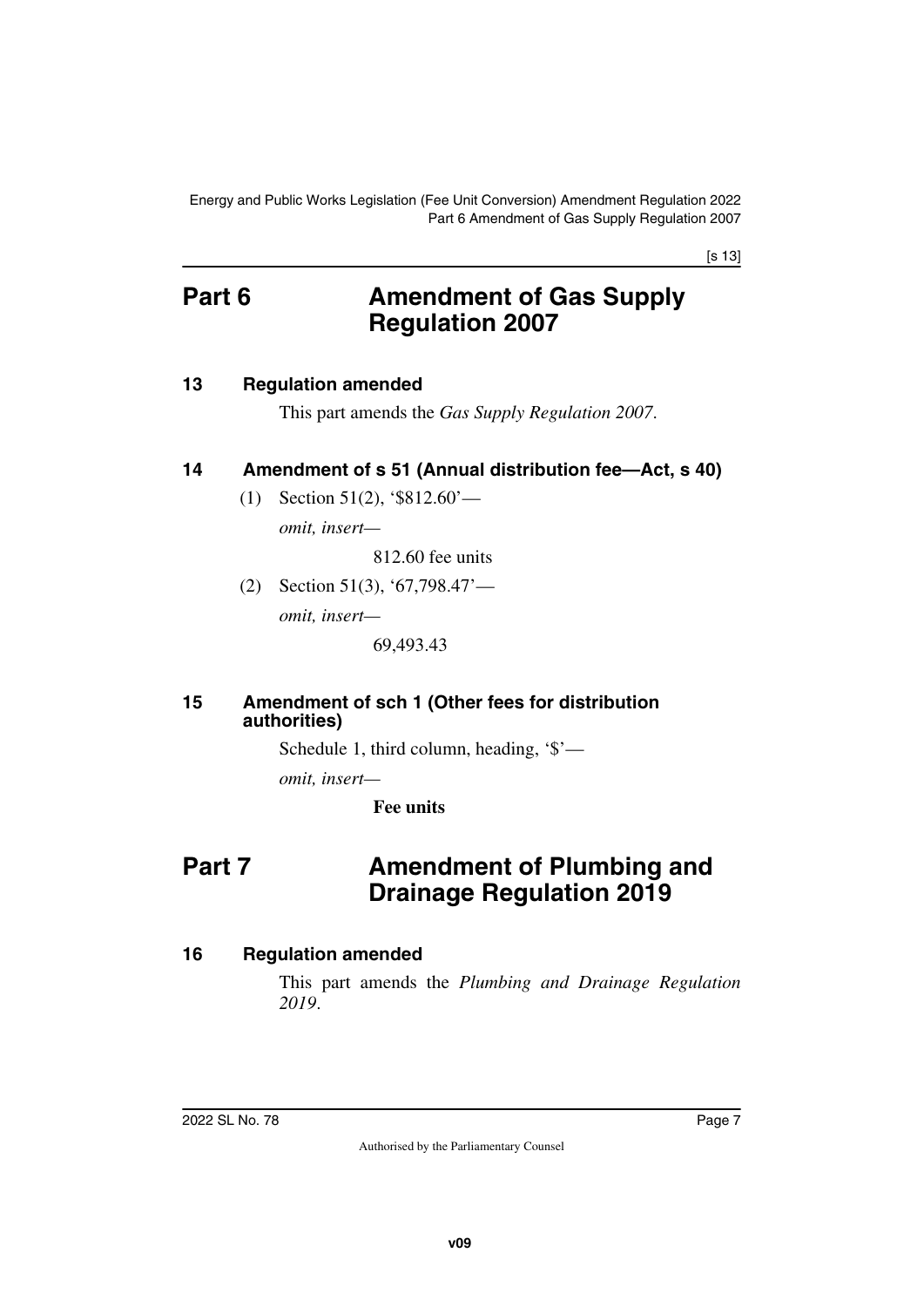Energy and Public Works Legislation (Fee Unit Conversion) Amendment Regulation 2022 Part 8 Amendment of Professional Engineers Regulation 2019

[s 17]

## <span id="page-7-0"></span>**17 Amendment of sch 8 (Fees)**

<span id="page-7-1"></span>Schedule 8, third column, heading, '\$'—

*omit, insert—*

<span id="page-7-3"></span>**Fee units**

## <span id="page-7-2"></span>**Part 8 Amendment of Professional Engineers Regulation 2019**

#### <span id="page-7-4"></span>**18 Regulation amended**

<span id="page-7-5"></span>This part amends the *Professional Engineers Regulation 2019*.

## <span id="page-7-6"></span>**19 Amendment of sch 1 (Fees)**

<span id="page-7-7"></span>(1) Schedule 1, third column, heading, '\$' *omit, insert—*

#### **Fee units**

- (2) Schedule 1, item 4 *relocate and renumber* as schedule 1, item 2A.
- (3) Schedule 1, items 2A and 3 *renumber* as schedule 1, items 3 and 4.
- (4) Schedule 1, items 7 and 8, third column, '\$2.60' *omit, insert—*

2.60 fee units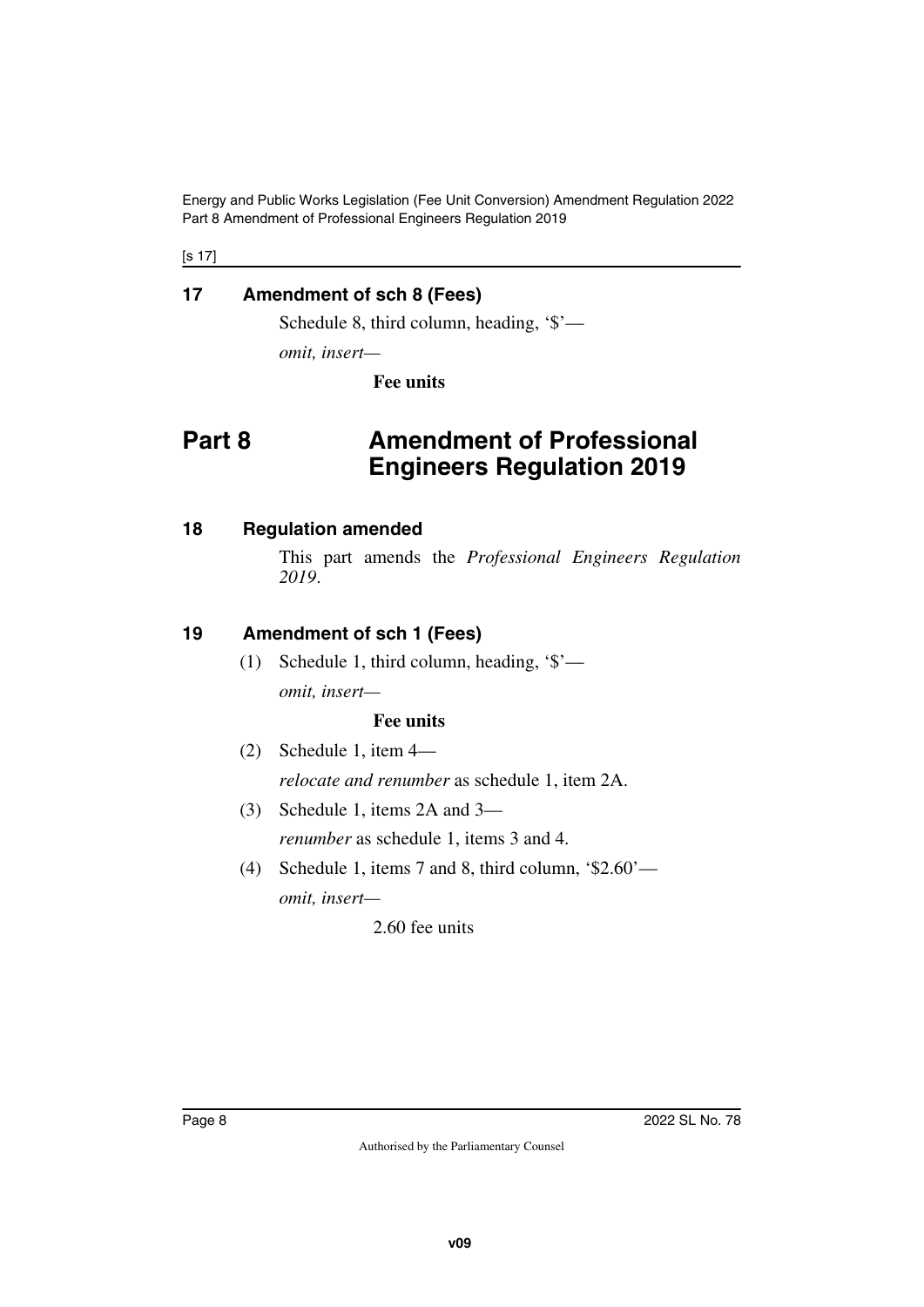Energy and Public Works Legislation (Fee Unit Conversion) Amendment Regulation 2022 Part 9 Amendment of Queensland Building and Construction Commission Regulation 2018

[s 20]

## <span id="page-8-1"></span><span id="page-8-0"></span>**Part 9** Amendment of Queensland **Building and Construction Commission Regulation 2018**

## <span id="page-8-2"></span>**20 Regulation amended**

<span id="page-8-3"></span>This part amends the *Queensland Building and Construction Commission Regulation 2018*.

## <span id="page-8-4"></span>**21 Amendment of sch 7 (Fees)**

<span id="page-8-5"></span>(1) Schedule 7, third column, heading, '\$' *omit, insert—*

#### **Fee units**

(2) Schedule 7, items 3 and 4, second column, ' $33(1)(b)(ii)'$  *omit, insert—*

33(1)(a)